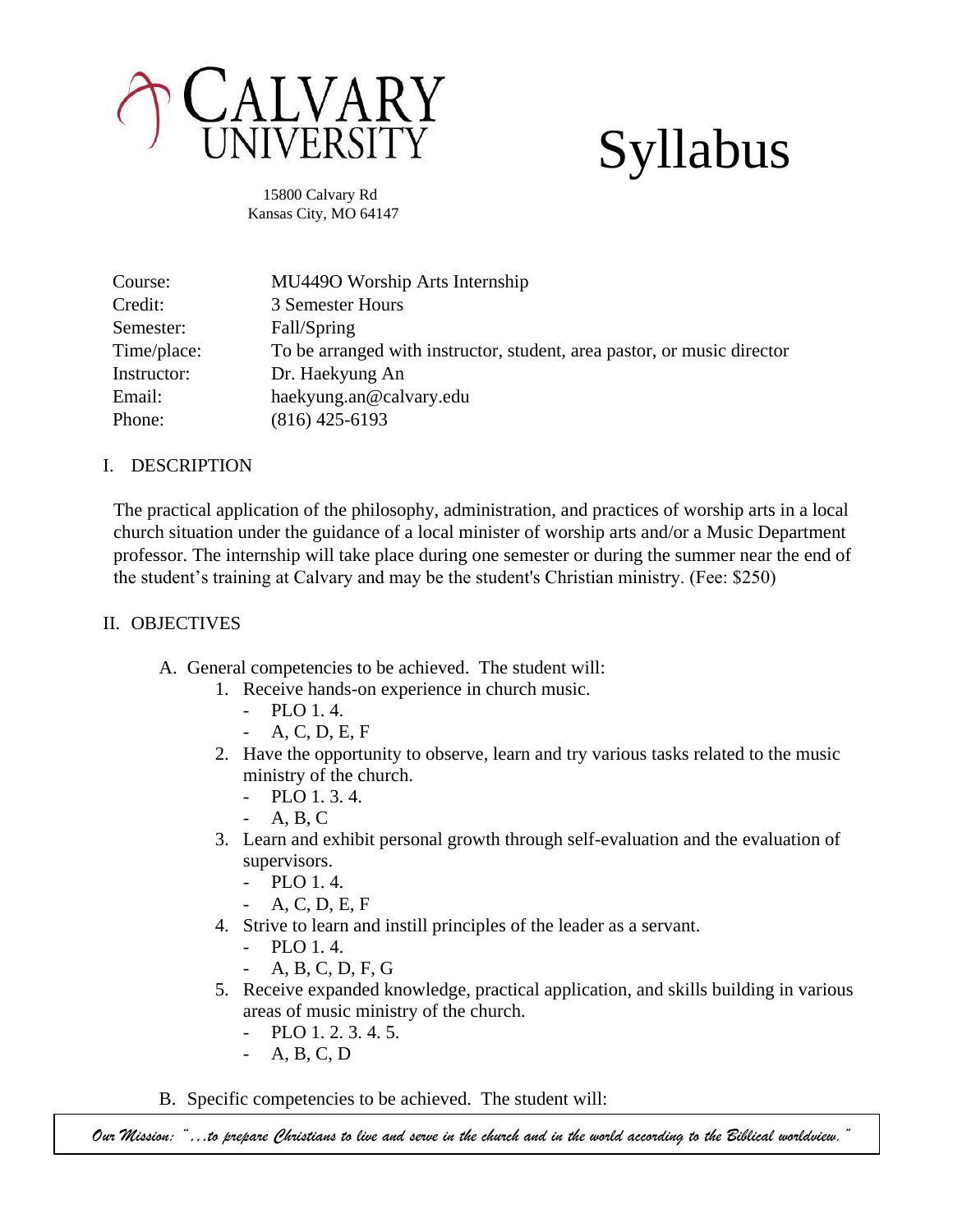- 1. Show music leadership growth through being involved a church music ministry under the supervision of the music ministry of the church.
	- PLO 1. 4.
	- A, C, D, E, F
- 2. Exhibit practical knowledge and growth through the various tasks that are assigned.
	- $-$  PLO 1, 2, 3, 5
	- A, B, C
- 3. Demonstrate improvement in music ministry through use of a personal log, input from the pastor or other leaders of the church, and interaction with the instructor.
	- PLO 1. 4.
	- A, C, D, E, F
- 4. Learn more about the ministry and servant-leadership by completing the required reading, putting concepts into practice, and dialogue with the instructor.
	- PLO 1. 4.
	- A, B, C, D, F, G
- 5. Learn more about the music ministry and servant hood by completing the required reading, putting concepts into practice, and dialogue with the instructor and supervisor.
	- PLO 1, 2, 5
	- A, B, C

## III. REQUIREMENTS

- A. Secure a music internship position at a church that is suitable for this course. The position/place of internship must be accepted by the instructor of the course and the music director or pastor of the church.
- B. Complete the specific tasks agreed upon by the student, instructor and music director or pastor. Tasks are to be customized to meet the needs and abilities of the student, and to fit the church where the internship will take place.
- C. Keep a brief log or diary of the ministry, what was experienced, difficulties encountered, problems solved, and lessons learned during the internship. Record all of the time spent daily related to the music internship position. A specific log form for each week is given to the student and is to be completed at the end of each week.
- D. Meet at least weekly or bi-weekly with the instructor for dialogue, help and information.
- E. Meet at least weekly with the music director or pastor for dialogue, help, planning and information.
- F. Receive a written evaluation by the music director or pastor at least 3 times during the internship.
- G. Complete the required reading for the course.

## IV. METHODS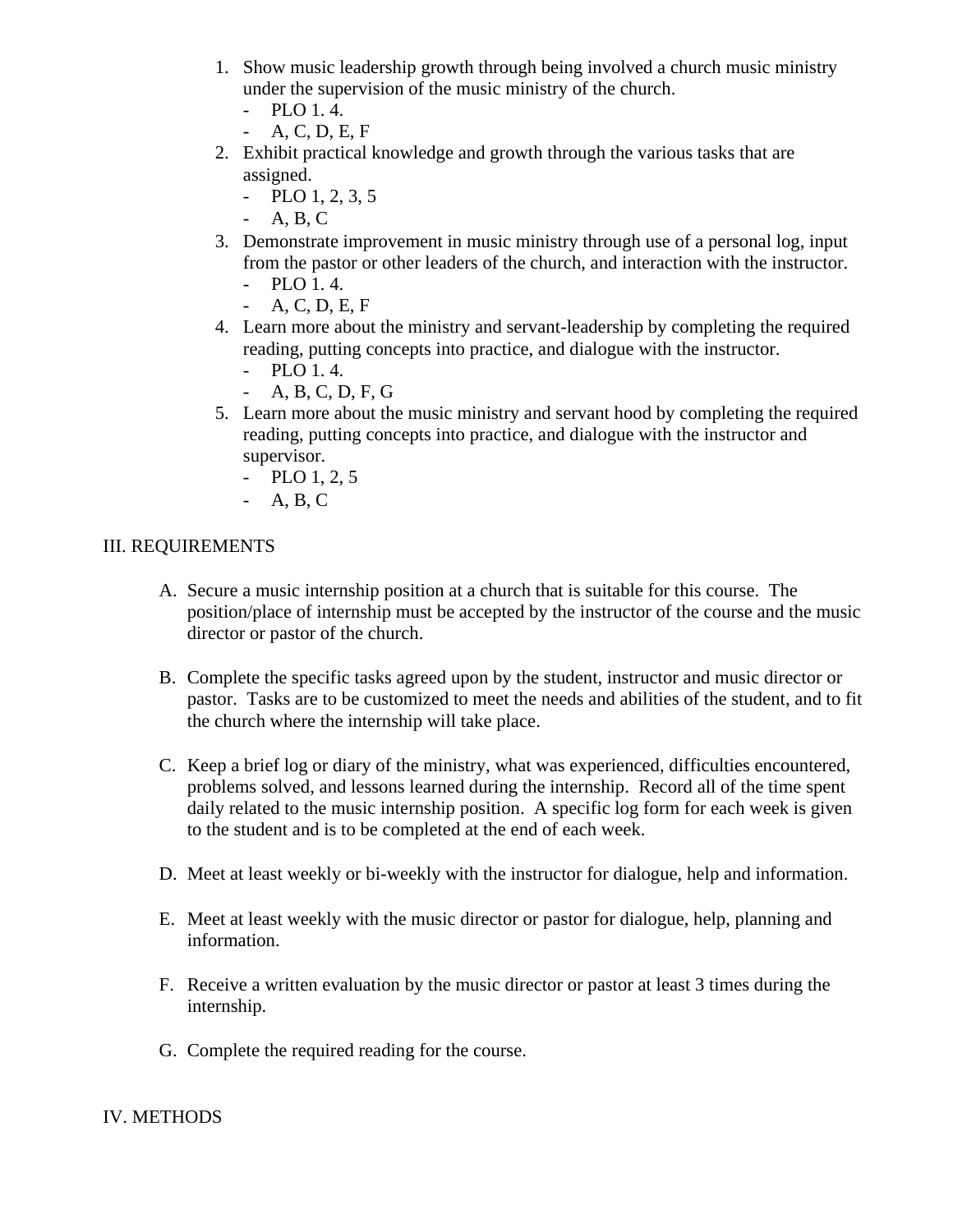- A. Personal, practical experience in local church music ministry.
- B. Meetings and direct supervision by the music director or pastor of the church.
- C. Written evaluation by the music director or pastor of the church.
- D. Weekly log.
- E. Sessions with the instructor.

#### V. MATERIALS

- A. The student is required to read at least 1 text related to biblical service and leadership from appropriate texts located in the CU library.
- B. The student is required to read at least1 text related to music ministry and the church from appropriate texts located in the CU library.
- C. The student is to read at least 3 journals/periodicals related to church music from the following: (extra credit given for reading more than 3)

Church Musician Today. At the university library. Worship Leader. At the university library Others periodicals are also available. (get okay from instructor)

#### VI. GRADING

| 50%  |
|------|
|      |
| 10%  |
| 20%  |
| 20%  |
| 100% |
|      |

#### VII. OTHER IMPORTANT INFORMATION

The Bible is a required textbook in every course at Calvary University. To facilitate academic level study, students are required to use for assignments and research an English translation or version of the Bible based on formal equivalence (*meaning that the translation is generally word-for-word from the original languages*), including any of the following: New American Standard (NASB, English Standard Version (ESV), New King James (NKJV), or King James (KJV). Other translations and versions based on dynamic equivalence (*paraphrases, and thought-for-thought translations like NLT and NIV*) may be used as supplemental sources. Please ask the professor if you have questions about a particular translation or version.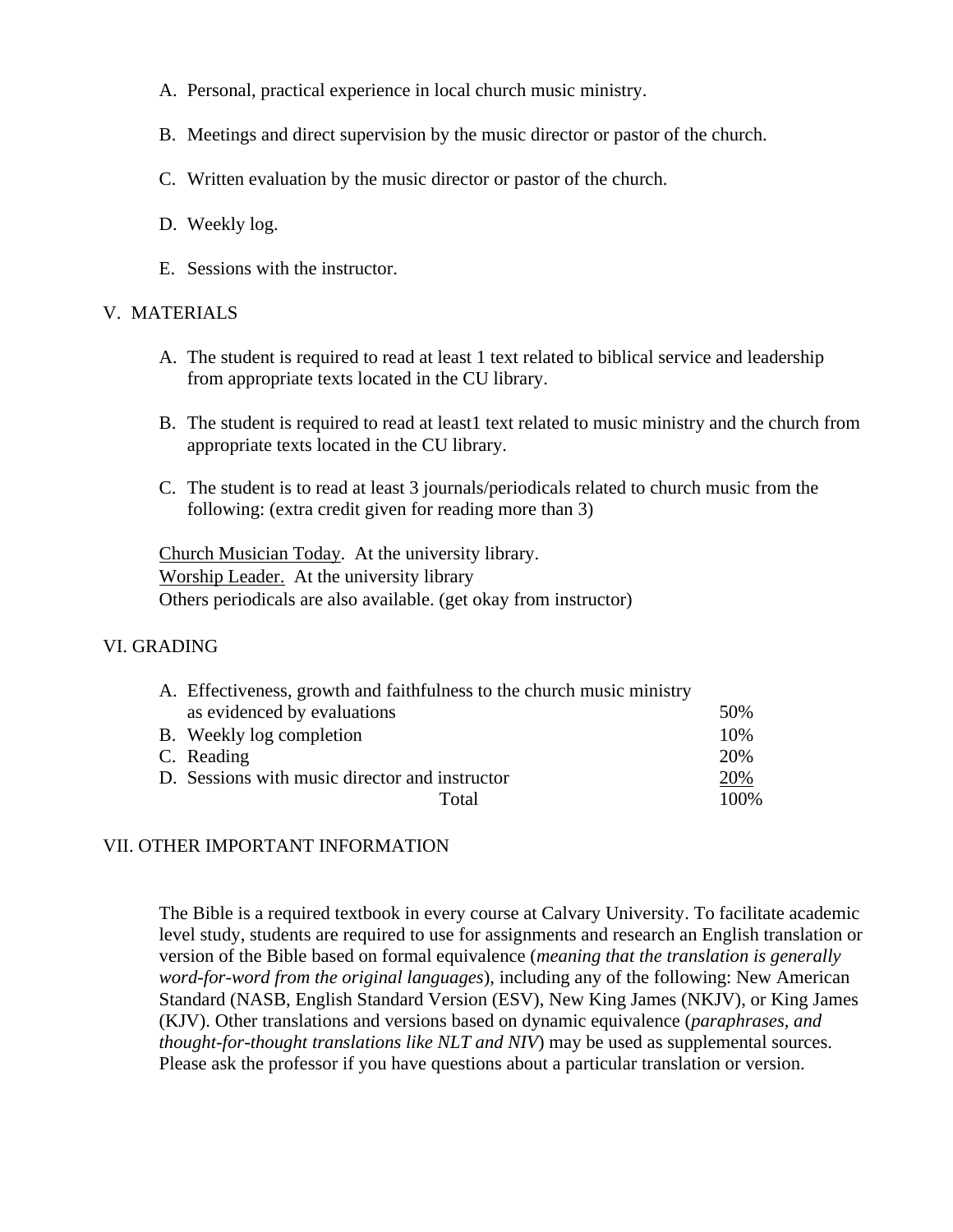Students with disabilities have the responsibility of informing the Accommodations Support Coordinator [\(aso@calvary.edu\)](mailto:aso@calvary.edu) of any disabling condition that may require support.

*Plagiarism is defined as copying any part of a book or paper without identifying the author. This also includes taking another person's ideas and presenting them as your own.*

The Clark Academic Center (learning@calvary.edu) is dedicated to providing free academic assistance for Calvary University students. Student tutors aid with all facets of the writing process, tutor in various subject areas, prepare students for exams and facilitate tests. Please take advantage of this service.

All class papers must follow the Turabian style according to A Manual for Writers of Research Papers, Theses, and Dissertations, 8th edition and the Calvary Style Guide, 2019 update.

In-class attendance and discussion is mandatory and is part of the student's overall final grade.

Grading Scale: See grading scale in the university catalog.

#### **\*Carnegie Unit Worksheet**

## **Calvary University Course: MU449O Worship Arts Internship**

| <b>Assignments</b> | <b>External/Online</b> |          |  |
|--------------------|------------------------|----------|--|
|                    | Hours                  | Assigned |  |
| As assigned        | 135                    |          |  |
|                    |                        |          |  |
|                    |                        |          |  |
|                    |                        |          |  |
| Total              | 135                    |          |  |
|                    |                        |          |  |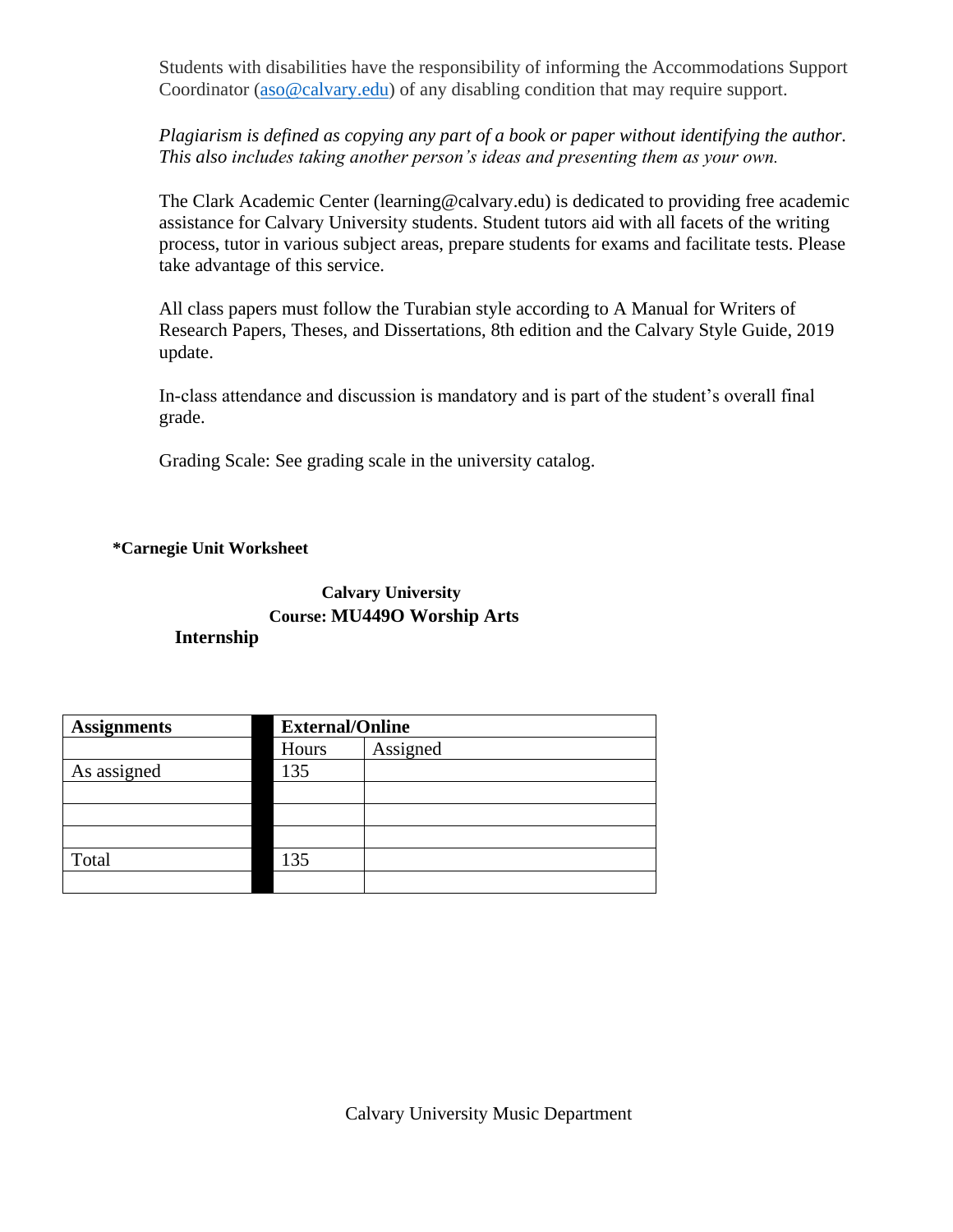MU449O Worship Arts Internship

| <b>Weekly Log</b>                                                                                                                                                                                                              |  |                                   | Student Name |  |  |  |
|--------------------------------------------------------------------------------------------------------------------------------------------------------------------------------------------------------------------------------|--|-----------------------------------|--------------|--|--|--|
| The intern is to complete 1 log form for each week of internship involvement.                                                                                                                                                  |  |                                   |              |  |  |  |
|                                                                                                                                                                                                                                |  | For week of ________ to _________ |              |  |  |  |
| 1. List the amount of hours/time involved in actual ministry, preparation for ministry, meeting(s)<br>related to ministry, other related to internship for the week of this log report.                                        |  |                                   |              |  |  |  |
| Mon Lung Tue Lung Wed Lung Thu Lung Fri Lung Sat Lung Sun Lung Tue Lung Wed Lung Thu Lung Fri Lung Sat Lung Sun Lung Tue Lung Ved Lung Thu Lung Fri Lung Sat Lung Sat Lung Sun Lung Tue Lung Ved Lung Thu Lung Fri Lung Sat Lu |  |                                   |              |  |  |  |
| 2. List the specific types of ministries/things you were involved in this week:                                                                                                                                                |  |                                   |              |  |  |  |

- 3. What are some areas of your ministry that you felt went fairly well this week?
- 4. What are some areas of your ministry that you had problems with or had difficult situations?

Do you feel that you can solve these problems or do you feel that you need help from someone?

- 5. Are there some things that you will do differently this coming week? If so, what?
- 6. How do you think you related to people this week?
- 7. Did you encounter any relational problems with others?

If yes, what was the nature of the difficulties?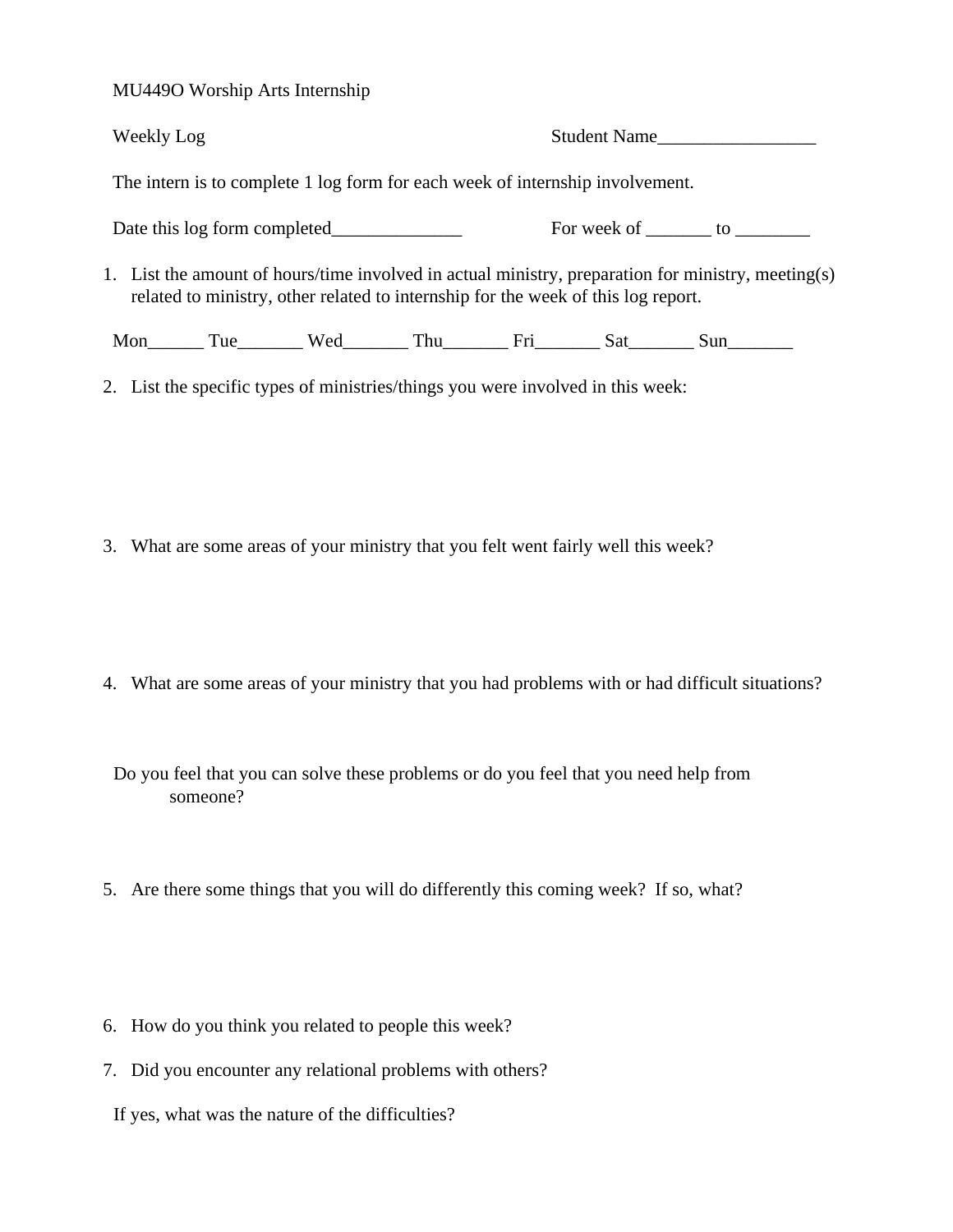Do you feel that you can solve these difficulties or do you need the help of someone else?

8. Rate yourself in the following areas concerning your internship work this week, on a scale of 1-5 with 5 being superior.

| A. Communication                                                    | 12345 |  |
|---------------------------------------------------------------------|-------|--|
| B. Attitude                                                         | 12345 |  |
| C. Promptness                                                       | 12345 |  |
| D. Faithfulness                                                     | 12345 |  |
| E. Diligence                                                        | 12345 |  |
| F. Organization/planning                                            | 12345 |  |
| G. Worry                                                            | 12345 |  |
| H. Quality of work                                                  | 12345 |  |
| I. Musical preparation                                              | 12345 |  |
| J. Effectiveness of music leading in the service(s) $1\ 2\ 3\ 4\ 5$ |       |  |
| K. Effectiveness of rehearsing/conducting                           | 12345 |  |
| L. Relationship with church musicians                               | 12345 |  |
| M. Relationship with others in the church                           | 12345 |  |

9. I need to speak to the music director or pastor about the following:

10. I need to speak to the instructor about the following:

Calvary University Music Department

MU449 Church Music Internship

Church Supervisor Evaluation Form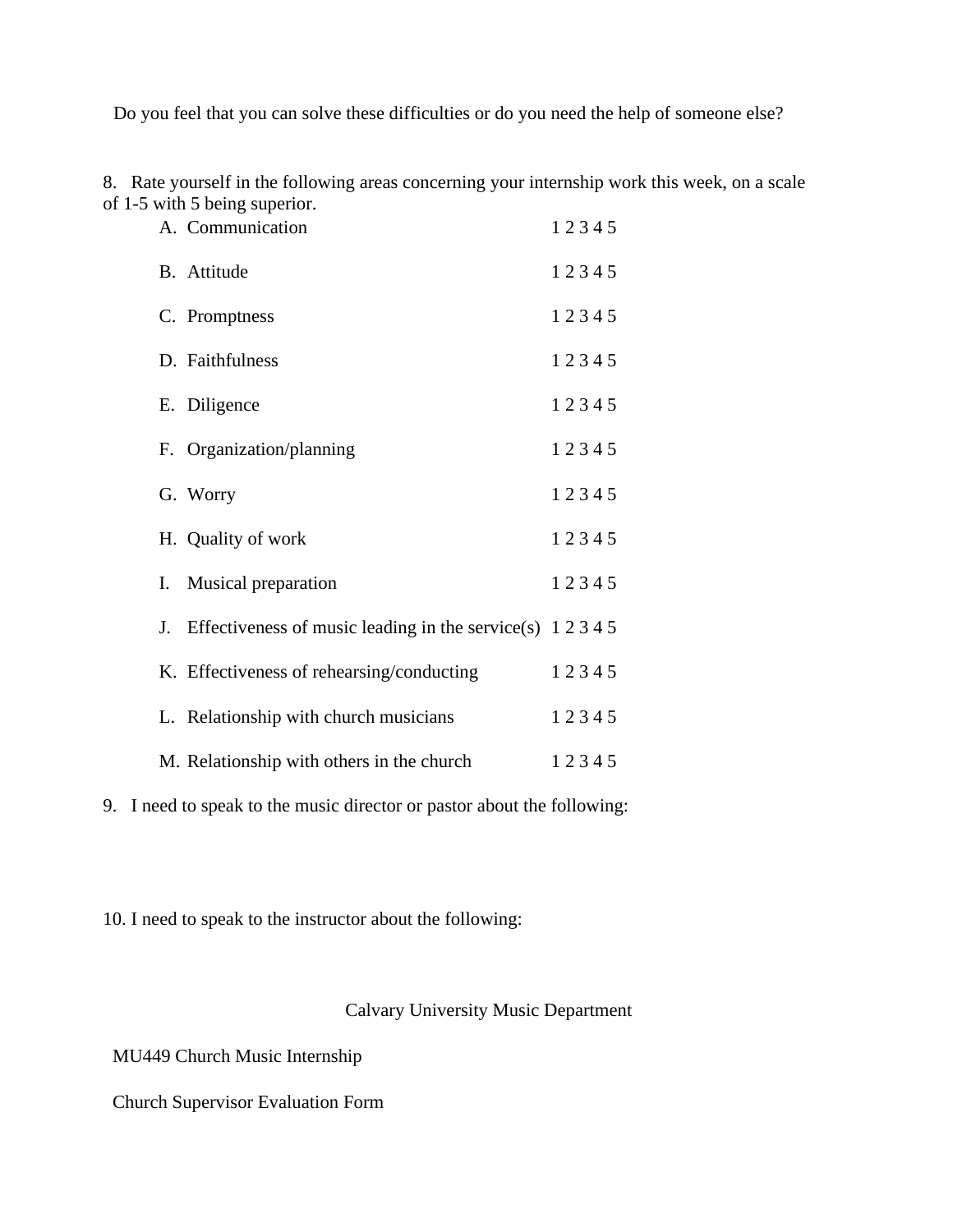The church supervisor is to complete 3 evaluation forms during the semester related to the student's church music internship and return them to the college instructor for the course. Check with the instructor for due dates.

Supervisor's name\_\_\_\_\_\_\_\_\_\_\_\_\_\_\_\_\_\_\_ Student music intern\_\_\_\_\_\_\_\_\_\_\_\_\_\_\_\_\_\_\_

Date of this evaluation\_\_\_\_\_\_\_\_\_\_\_\_\_

- 1. List the specific types of ministries/things the student was involved in for the past month:
- 2. What are some areas of the ministry/leadership that you felt the student did quite well in the past month?
- 3. What are some areas of the ministry/leadership that you feel the student had problems with or encountered difficult situations?

Do you feel that you or the student can solve these problems or do you feel that you need help from the instructor of the course?

- 4. Are there some things that you did or will recommend to the student as suggestions to do differently in the coming weeks of ministry? If so, what?
- 5. How do you feel the student related to people the past 3 weeks of the ministry?
- 6. Did you feel that the student encountered any relational problems with others?

If yes, what was the nature of the difficulties?

Do you feel that these can be solved by the student and you or do you need the help of the instructor of the course?

7. Rate the student in the following areas concerning their internship work during the past 3 weeks, on a scale of 1-5 with 5 being superior.

A. Communication 1 2 3 4 5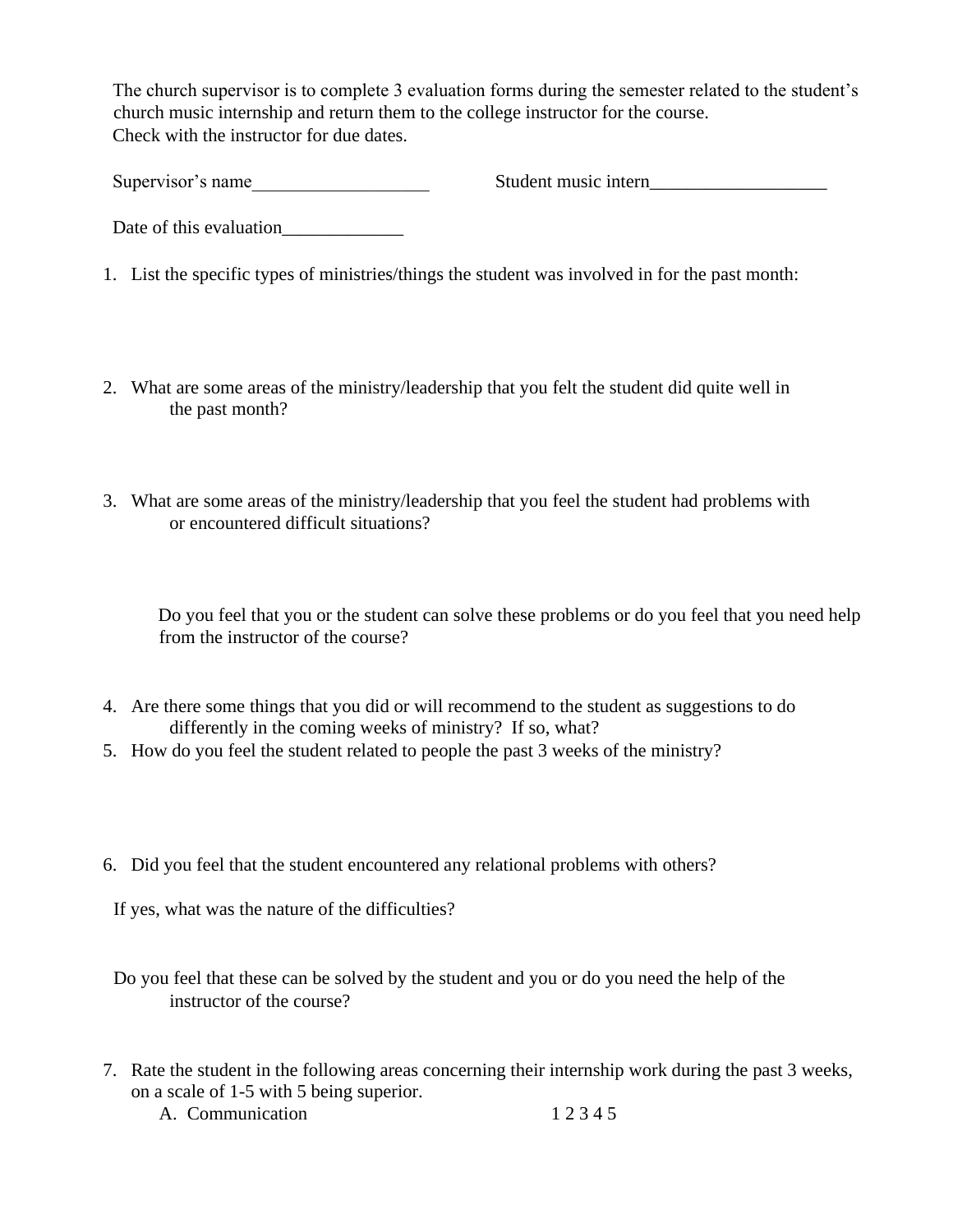| B. Attitude                                                             | 12345          |
|-------------------------------------------------------------------------|----------------|
| C. Promptness                                                           | 12345          |
| D. Faithfulness                                                         | 12345          |
| E. Diligence                                                            | 12345          |
| F. Organization/planning                                                | 12345          |
| G. Worry                                                                | 12345          |
| H. Quality of work                                                      | 12345          |
| I. Musical preparation                                                  | 12345          |
| J. Effectiveness of music leading in the service(s) $1\ 2\ 3\ 4\ 5$     |                |
| K. Effectiveness of rehearsing<br>L. Relationship with church musicians | 12345<br>12345 |
| M. Relationship with others in the church                               | 12345          |

- 8. I need to speak to the student about the following:
- 9. I need to speak to the instructor of the course about the following: